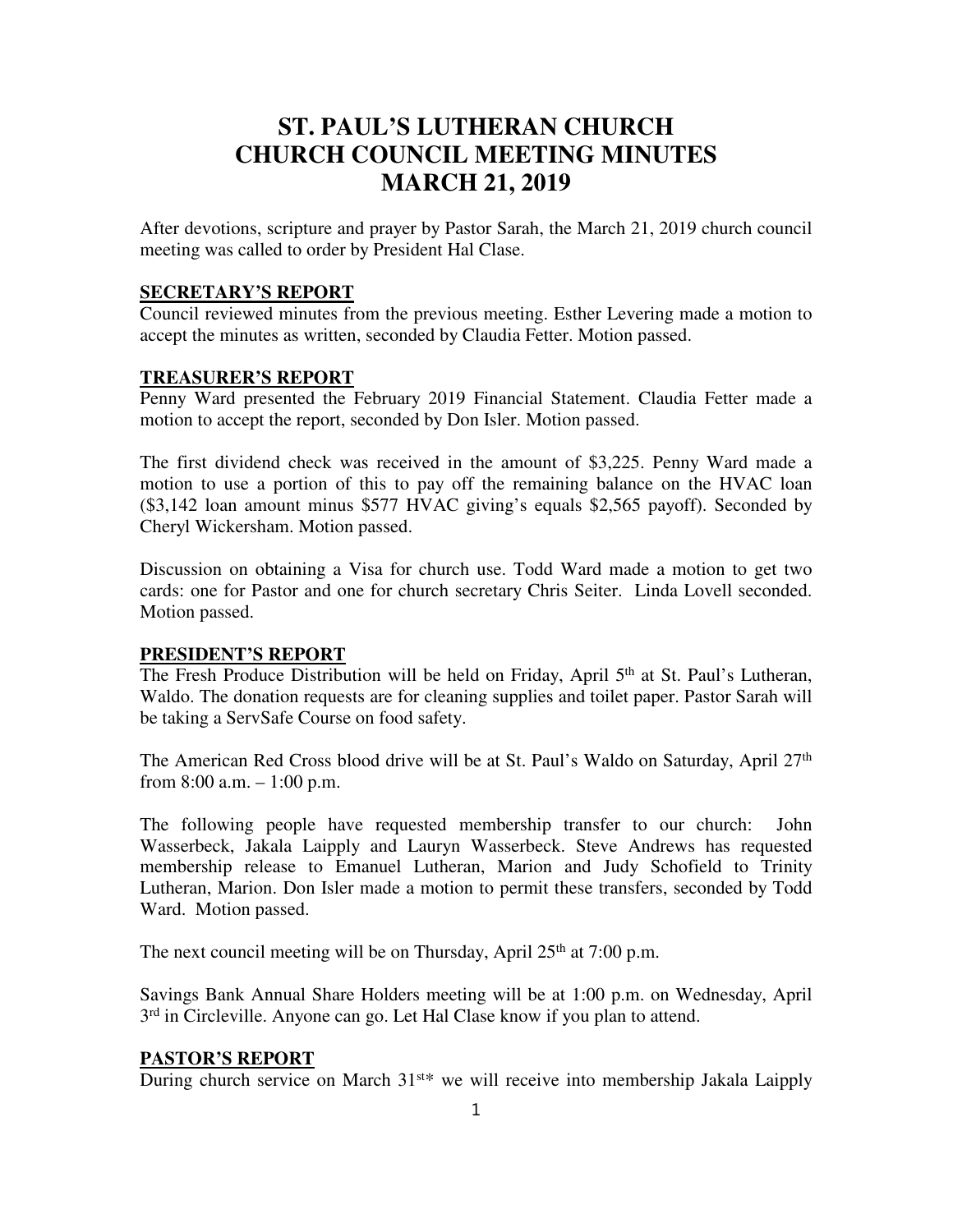and the Beineke family (Paul, Cheryl, Karis and Katie). Also on this day John and Lauryn Wasserbeck will be baptized.

*\*After council, the date was moved to April 7th .*

Karis Beineke and Lauryn Wasserbeck will receive their First Communion on Palm Sunday, April 14<sup>th</sup>.

The next Healing Service will be held on Thursday, May  $30<sup>th</sup>$  at 7:00 p.m. at the church.

# **March 2019 Council Minutes** *(continues)*

The following midweek Lent service character portrayals were announced:

- March 27th Kevin Emigh as *Simon Peter*
- April 3rd Pastor Sarah as *Mary of Bethany*
- April  $10^{th}$  Gary Crawford as *Simon of Cyrene*

Sign up for midweek Lenten meals is on the Family Board. Meal starts at 6:00 p.m. 5:00 p.m. for choir members.

Palm Sunday - April  $14<sup>th</sup>$  with procession of the palms. There will be extra palms available if a volunteer is interested in decorating with them. First Communion will be observed.

Thank you to Linda Lovell and Esther Levering for the cloth for the cross for Holy Week.

Rylea and Reghan Gist will be creating bulletin covers for the Holy Week services. Thanks girls for sharing your artistic gift!



Pastor Sarah is looking into texts/facebook posts during Holy Week which will follow the events of the Resurrection and Crucifixion.

Holy Week schedule as follows: (*All services will be held at St. Paul's*)

- Maundy Thursday April 18<sup>th</sup> at 7:00 p.m. A Living Last Supper will be portrayed followed by Stripping of the Altar. Numerous volunteers are needed for this service, especially bearded men. A Thrivent grant is being used for costumes to be made by the women of the church.
- Good Friday April  $19<sup>th</sup>$  at 7:00 p.m.
- Easter Vigil April  $20<sup>th</sup>$  at 5:00 p.m. Pastor Adam Sornchai will preach, Pastor Sarah will lead the liturgy. Todd Ward has volunteered to maintain the fire. Skits will be performed by our youth.
- Easter Sunrise April 21<sup>st</sup> at 7:00 a.m. followed by breakfast. Watch for a signup sheet for breakfast casseroles.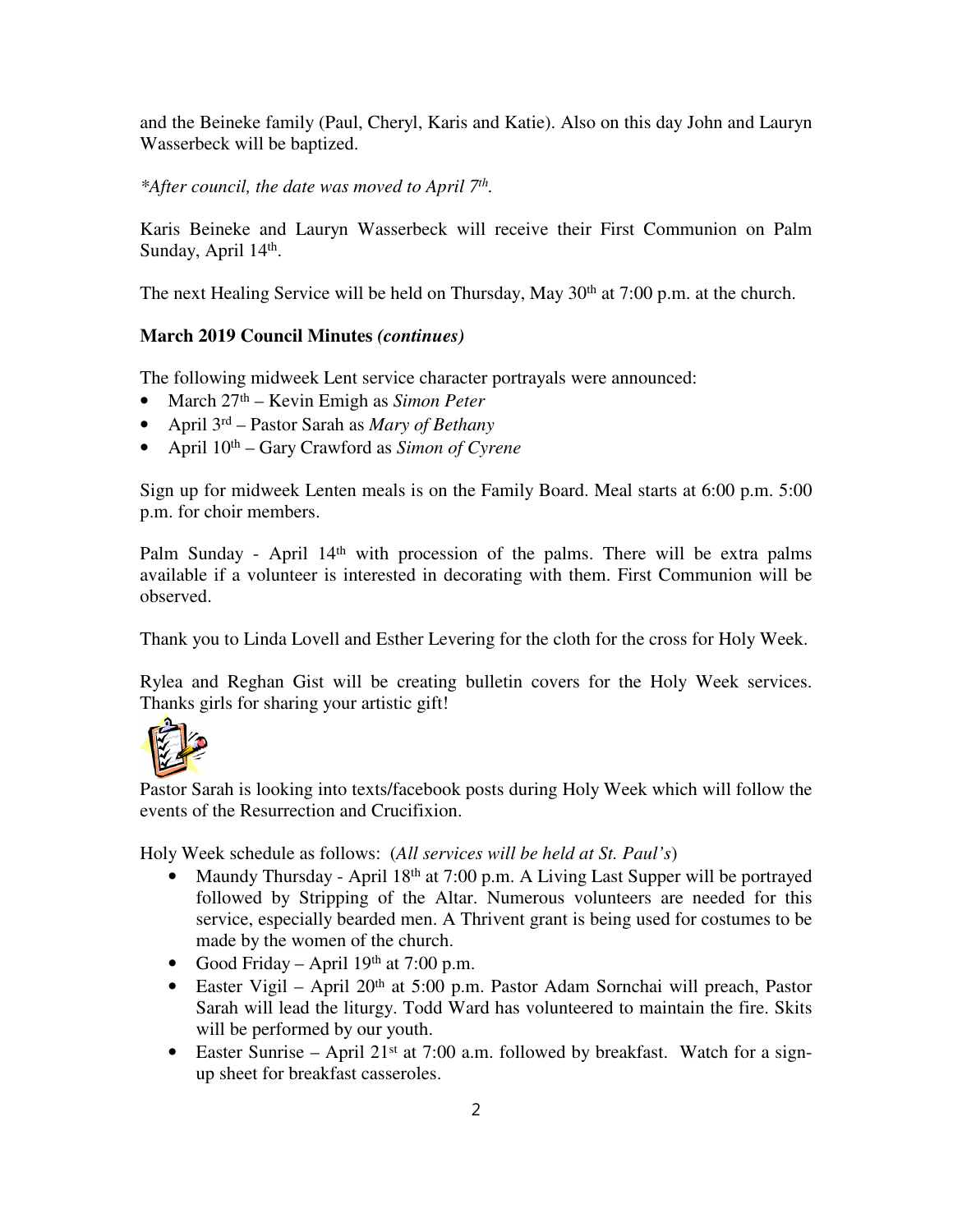• Easter Day – April 21<sup>st</sup> at 10:30 a.m. There will be an Easter Egg Hunt at 9:30 a.m. Eggs will be available on March  $31<sup>st</sup>$  for those wishing to fill them for the egg hunt.

The 2019 Youth Mission Trip will be July 7-13. Youth will travel to NYC to work through the Youth Service Opportunities Project (YSOP). There are 38 participants (26 youth, 12 adults). The tentative itinerary is to serve through YSOP, stay at Hi New York (a hostel located near Central Park), boat around the Statue of Liberty and attend a Broadway show (*Wicked*). Travel will be by bus.

Mission trip fundraisers:

- Waldo Memorial Day Luncheon and Parade Sunday, May 19th
- Father's Day Sub Sale end of May through beginning of June

Noisy can offerings will be on Sunday, March 31<sup>st</sup> and April 28<sup>th</sup>.

An Intergenerational Bowling event will be held at Bluefusion on Sunday, March 24<sup>th</sup>.

We continue our church theme *Year of Scripture*. Resources are available on the table in the educational wing and videos can be found on the church Facebook page.



#### **ELDERS REPORT**

Linda Lovell has accepted the Elder position.

Claudia Fetter reported she did March shut-in visits and communion.

**DEACONS REPORT**

Nothing to report.

# **TRUSTEES REPORT**

Spring clean up day for the church will be held on May 4<sup>th</sup> at 9:00 a.m.

# **PARISH BOARD OF EDUCATION**

Nothing to report.

#### **WOMEN OF THE CHURCH**

Esther Levering reported the Spring Assembly will be on April 6th in Attica.

The next circle meeting is April 9<sup>th</sup>.